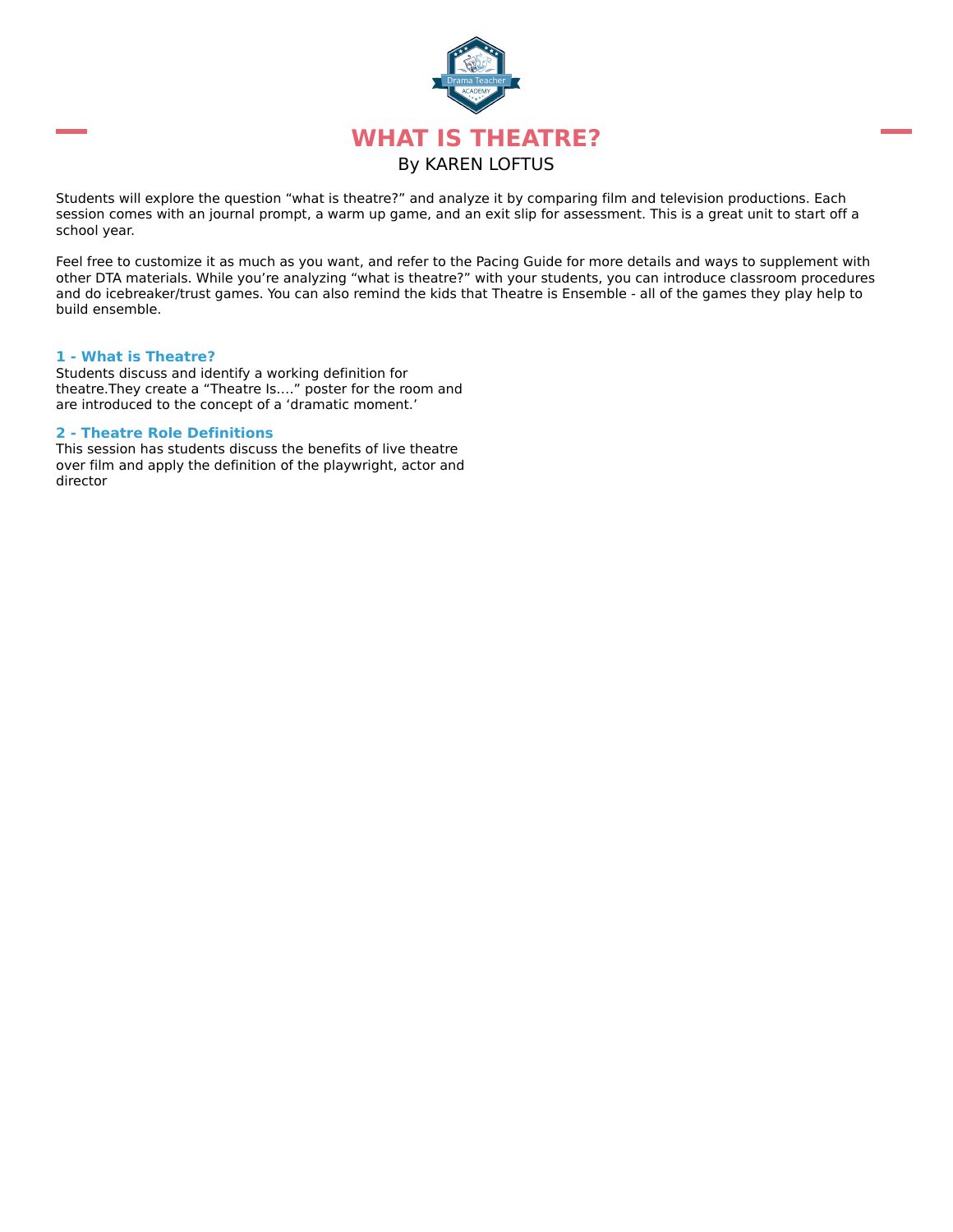# **Standards Connections**

# **National Core Arts Standards**

**Organize and develop artistic ideas and work - Grade 6** TH:Cr2.1.6.b - Contribute ideas and accept and incorporate

the ideas of others in preparing or devising drama/theatre work.

## **Organize and develop artistic ideas and work - Grade 7**

TH:Cr2.1.7.b - Demonstrate mutual respect for self and others and their roles in preparing or devising drama/theatre work.

## **Develop and refine artistic techniques and work for presentation - Grade 7**

TH:Pr5.1.7.a - Participate in a variety of acting exercises and techniques that can be applied in a rehearsal or drama/theatre performance.

## **Organize and develop artistic ideas and work - Grade 8**

TH:Cr2.1.8.b - Share leadership and responsibilities to develop collaborative goals when preparing or devising drama/theatre work.

## **Organize and develop artistic ideas and work - Grade HS Proficient**

TH:Cr2.1.HSI.b - Investigate the collaborative nature of the actor, director, playwright, and designers and explore their interdependent roles in a drama/theatre work.

## **Convey meaning through the presentation of artistic work - Grade 7**

TH:Pr6.1.7.a - Participate in rehearsals for a drama/theatre work that will be shared with an audience.

#### **Refine new work through play, drama processes and theatre experiences using critical analysis and experimentation - Grade 7**

TH:Cr3.1.7.a - Demonstrate focus and concentration in the rehearsal process to analyze and refine choices in a devised or scripted drama/theatre work.

## **Convey meaning through the presentation of artistic work - Grade 8**

TH:Pr6.1.8.a - Perform a rehearsed drama/theatre work for an audience.

# **Common Core**

## **Speaking and Listening**

CCSS.ELA-LITERACY.CCRA.SL.1 - Prepare for and participate effectively in a range of conversations and collaborations with diverse partners, building on others' ideas and expressing their own clearly and persuasively.

## **Language**

CCSS.ELA-LITERACY.CCRA.L.1 - Demonstrate command of the conventions of standard English grammar and usage when writing or speaking.

CCSS.ELA-LITERACY.CCRA.L.2 - Demonstrate command of the conventions of standard English capitalization, punctuation, and spelling when writing.

CCSS.ELA-LITERACY.CCRA.L.6 - Acquire and use accurately a range of general academic and domain-specific words and phrases sufficient for reading, writing, speaking, and listening at the college and career readiness level; demonstrate independence in gathering vocabulary knowledge when encountering an unknown term important to comprehension or expression.

## **Language**

CCSS.ELA-LITERACY.L.9-10.1 - Demonstrate command of the conventions of standard English grammar and usage when writing or speaking.

CCSS.ELA-LITERACY.L.9-10.2 - Demonstrate command of the conventions of standard English capitalization, punctuation, and spelling when writing.

## **Writing**

CCSS.ELA-LITERACY.W.9-10.4 - Produce clear and coherent writing in which the development, organization, and style are appropriate to task, purpose, and audience.

# **California VAPA Standards (2019)**

**6.TH:Cr2 Organize and develop artistic ideas and work.** 6.TH:Cr2.b - Contribute ideas and accept and incorporate the ideas of others in preparing or devising drama/theatre work.

## **7.TH:Pr5 Develop and refine artistic techniques and work for presentation.**

7.TH:Pr5.a - Participate in a variety of acting exercises and techniques that can be applied in a rehearsal or drama/theatre performance.

## **7.TH:Cr2 Organize and develop artistic ideas and work.**

7.TH:Cr2.b - Demonstrate mutual respect for self and others and their roles in preparing or devising drama/theatre work.

## **8.TH:Cr2 Organize and develop artistic ideas and work.**

8.TH:Cr2.b - Share leadership and responsibilities to develop collaborative goals when preparing or devising drama/theatre work.

#### **Prof.TH:Cr2 Organize and develop artistic ideas and work.**

Prof.TH:Cr2.b - Investigate the collaborative nature of the actor, director, playwright, and designers and their interdependent roles in a drama/theatre work.

#### **7.TH:Pr6 Convey meaning through the presentation of artistic work.**

67TH:Pr6 - Create through improvisation a drama/theatre work that will be shared with an audience.

## **7.TH:Cr3 Refine and complete artistic work.**

7.TH:Cr3.a - Demonstrate focus and concentration in the rehearsal process to analyze and refine choices in a devised or scripted drama/theatre work.

## **8.TH:Pr6 Convey meaning through the presentation of artistic work.**

8.TH:Pr6 - Perform a rehearsed, scripted scene from a drama/theatre work for an audience.

# **Florida Sunshine State Standards**

## **Critical Thinking & Reflection**

TH.68.C.1.3 - Determine the purpose(s), elements, meaning, and value of a theatrical work based on personal, cultural, or historical standards.

TH.68.C.1.5 - Describe how a theatrical activity can entertain or instruct an audience.

TH.68.C.2.2 - Keep a rehearsal journal to document individual performance progress.

TH.68.C.2.4 - Defend personal responses to a theatre production.

TH.68.C.3.1 - Discuss how visual and aural design elements communicate environment, mood, and theme in a theatrical presentation.

TH.68.C.3.2 - Compare a film version of a story to its original play form. Develop and apply criteria to select works for a portfolio

TH.912.C.1.5 - Make and defend conscious choices in the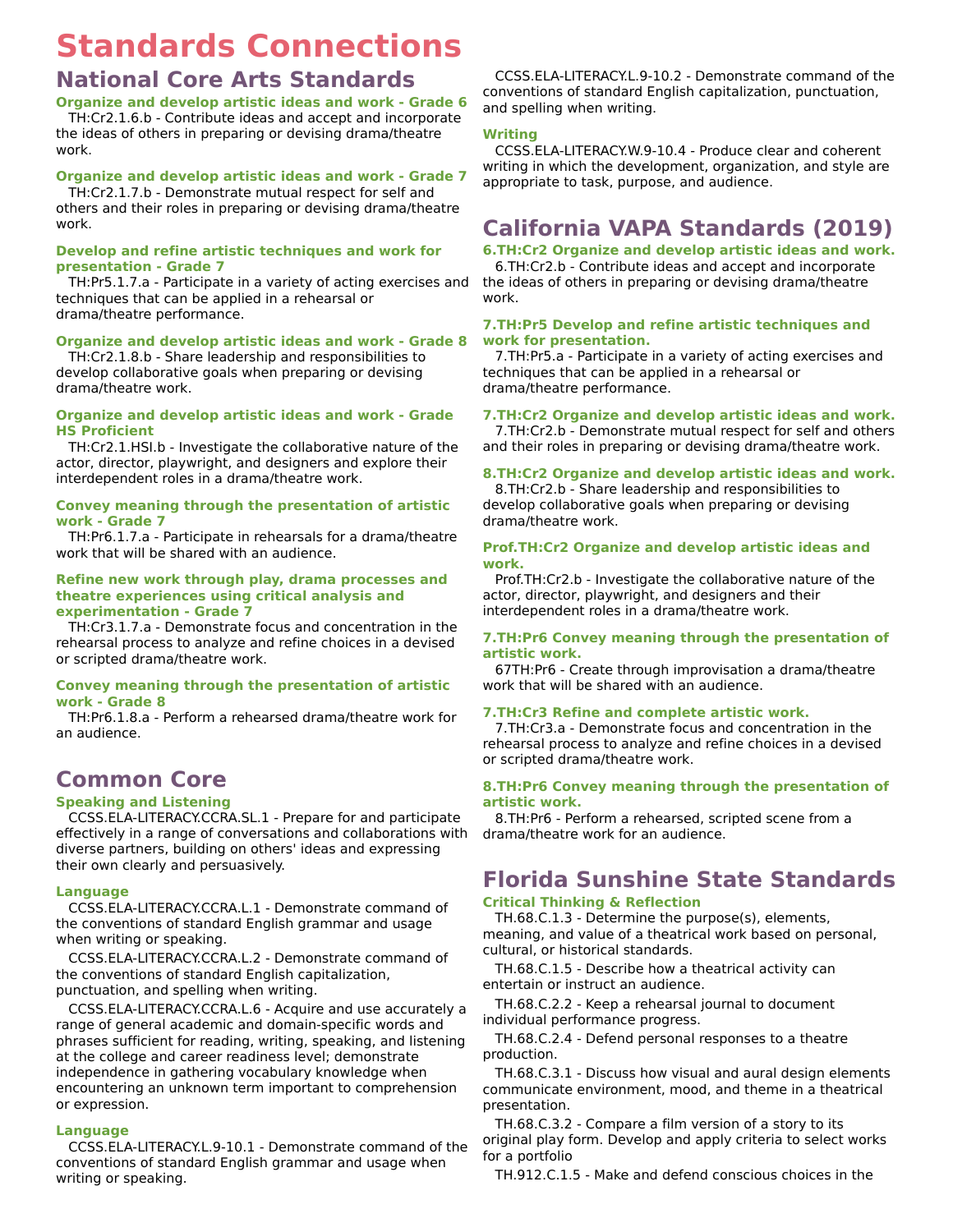creation of a character that will fulfill anticipated audience response.

TH.912.C.1.7 - Justify personal perceptions of a director's vision and/or playwright's intent.

TH.912.C.3.1 - Explore commonalities between works of theatre and other performance media.

#### **Historical & Global Connections**

TH.68.H.1.1 - Explore potential differences when performing works set in a variety of historical and cultural contexts.

TH.68.H.1.2 - Analyze the impact of one's emotional and social experiences when responding to, or participating in, a play.

TH.68.H.1.5 - Describe one's own personal responses to a theatrical work and show respect for the responses of others.

TH.68.H.1.6 - Discuss how a performer responds to different audiences.

TH.68.H.2.3 - Analyze theatre history and dramatic literature in the context of societal and cultural history.

TH.68.H.2.4 - Discuss the differences between

presentational and representational theatre styles.

TH.68.H.2.7 - Define theatre genres from different periods in history, giving examples of each.

TH.68.H.2.8 - Identify and describe theatrical resources in the community, including professional and community theatres, experts, and sources of scripts and materials.

TH.68.H.3.1 - Identify principles and techniques that are shared between the arts and other content areas.

TH.68.H.3.6 - Discuss ways in which dance, music, and the visual arts enhance theatrical presentations.

TH.912.H.3.3 - Apply knowledge of non-theatre content areas to enhance presentations of characters, environments, and actions in performance.

#### **Innovation, Technology & the Future**

TH.68.F.1.4 - Survey an aspect of theatre to understand the ways in which technology has affected it over time.

TH.912.F.1.3 - Stimulate imagination, quick thinking, and creative risk-taking through improvisation to create written scenes or plays.

#### **Organizational Structure**

TH.68.O.1.1 - Compare different processes an actor uses to prepare for a performance.

TH.68.O.1.3 - Explain the impact of choices made by directors, designers, and actors on audience understanding.

TH.68.O.1.4 - Discuss how the whole of a theatre performance is greater than the sum of its parts.

TH.68.O.2.1 - Diagram the major parts of a play and their relationships to each other.

TH.68.O.2.2 - Explain how a performance would change if depicted in a different location, time, or culture.

TH.68.O.2.5 - Explain how the contributions of significant playwrights, performers, directors, designers, and producers from various cultures and historical periods have influenced the creative innovations of theatre.

TH.68.O.3.1 - Compare theatre and its elements and vocabulary to other art forms.

TH.68.O.3.2 - Explore how theatre and theatrical works have influenced various cultures.

TH.912.O.1.3 - Execute the responsibilities of director, designer, manager, technician, or performer by applying standard theatrical conventions.

TH.912.O.1.4 - Write an original script or a dramatic adaptation of a literary work to demonstrate knowledge of theatrical conventions.

TH.912.O.3.1 - Analyze the methods of communication

among directors, designers, stage managers, technicians, and actors that establish the most effective support of the creative process.

#### **Skills, Techniques & Processes**

TH.68.S.1.1 - Describe the responsibilities of audience members, to the actors and each other, at live and recorded performances and demonstrate appropriate behavior.

TH.68.S.1.3 - Describe criteria for the evaluation of dramatic texts, performances, direction, and production elements.

TH.68.S.1.4 - Discuss the ways in which theatre experiences involve empathy and aesthetic distance.

TH.912.S.1.6 - Respond appropriately to directorial choices for improvised and scripted scenes.

TH.912.S.2.8 - Strengthen acting skills by engaging in theatre games and improvisations.

TH.912.S.3.2 - Exercise artistic discipline and collaboration to achieve ensemble in rehearsal and performance.

TH.912.S.3.3 - Develop acting skills and techniques in the rehearsal process.

TH.912.S.3.8 - Direct a scene or one-act play.

# **Georgia Performance Standards - Theatre Arts**

## **Grade 6 - Creating**

TA6.CR.1 - Organize, design, and refine theatrical work., a. Identify artistic choices, utilize theatre vocabulary, and demonstrate non-verbal communication skills in the rehearsal process., b. Interpret a character's motivation by understanding the relationship between their background and their behavior., c. Identify the variety of relationships between characters., d. Identify, define, and classify character traits., e. Recognize and demonstrate the roles, responsibilities, and skills associated with collaborative performance., f. Use resources to identify and create technical elements of theatre.

TA6.CR.2 - Develop scripts through theatrical techniques., a. Identify the elements of a story., b. Identify the theme and structure of a play., c. Articulate creative ideas in oral and written forms., d. Use the dramatic writing process to generate a script., e. Demonstrate the conventions of dialogue and stage directions.

#### **Grade 6 - Performing**

TA6.PR.1 - Act by communicating and sustaining roles in formal and informal environments., a. Demonstrate effective verbal and non-verbal communication skills (e.g. rate, pitch, volume, inflection, posture, facial expression, physical movement)., b. Execute character creation in a performance., c. Demonstrate a variety of types of theatre performances.

#### **Grade 7 - Creating**

TA7.CR.2 - Develop scripts through theatrical techniques., a. Create ideas for stories., b. Analyze the theme and structure of a play., c. Use the dramatic writing process to generate a script., d. Utilize dramatic conventions in the scriptwriting process (e.g. stage directions, dialogue, scenes).

#### **Grade 8 - Connecting**

TA8.CN.1 - Explore how theatre connects to life experience, careers, and other content., a. Investigate and prove common themes and structure among theatre and other disciplines., b. Defend how theatre reflects life., c. Incorporate multidisciplinary aspects into theatre performance., d. Identify and analyze professions associated with different forms of production (e.g. director, stage manager, designer, technician, playwright, actor).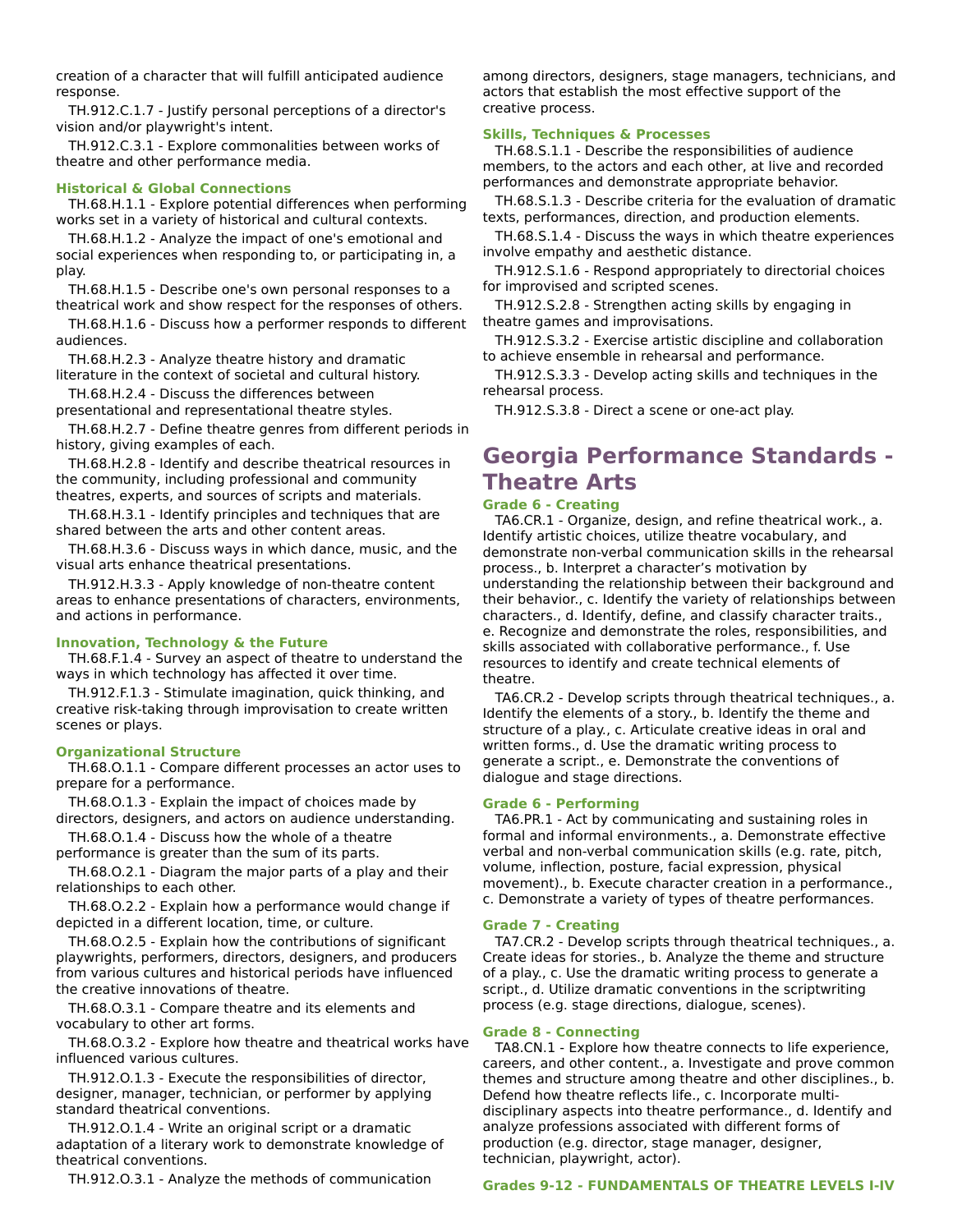## **- Connecting**

TAHSFT.CN.1 - Explore how theatre connects to life experiences, careers, and other content., a. Examine how theatre reflects real life., b. Analyze how theatre employs aspects of other art forms and disciplines to effectively communicate with a live audience., c. Demonstrate awareness of the discipline, knowledge, skills, and education required for careers in theatre., d. Explore various careers in the theatre arts (e.g. performance, design, production, administrative, education, promotion).

# **North Carolina Essential Standards**

## **Beginning High School Standards - Communication**

B.C.2.1 - Use improvisation and acting skills, such as observation, concentration, and characterization in a variety of theatre exercises.

#### **Beginning High School Standards - Culture**

B.CU.2.1 - Illustrate appropriate theatre etiquette as a member of an audience, as a performer, and as a technician.

B.CU.2.2 - Use acting conventions, such as stage presence, subtext, style, and ensemble work, to perform formal or informal works.

#### **Intermediate High School Standards - Communication**

I.C.2.1 - Use improvisation and acting skills, such as observation, concentration, and characterization, to demonstrate given situations.

I.C.2.2 - Interpret scenes through formal and informal presentations.

#### **Intermediate High School Standards - Culture**

I.CU.2.1 - Understand theatre etiquette that is appropriate for a variety of theatrical spaces, styles, and genres.

#### **Proficient High School Standards - Communication**

P.C.1.3 - Create original works, such as monologues, scenes, or performance pieces.

P.C.2.1 - Use improvisation and acting skills, such as observation, concentration, and characterization, to create extended scenes.

## **Advanced High School Standards - Culture**

A.CU.2.2 - Integrate conventions and structures of theatre when creating formal or informal theatre productions.

## **Texas Essential Knowledge and Skills for Theatre Arts**

**MS 117.211 LI - Creative Expression: production** C.3.C - collaborate to plan brief dramatizations.

**MS 117.211 LI - Critical evaluation and response** C.5.A - identify and apply audience etiquette at all performances.

**MS 117.212 LII - Creative Expression: production** B.3.C - define the role of the director.

## **MS 117.212 LII - Critical evaluation and response**

B.5.A - understand and demonstrate appropriate audience etiquette at various types of performances.

#### **MS 117.213 LIII - Foundations: Inquiry and Understanding**

B.1.E - apply knowledge of theatrical vocabulary and terminology.

**MS 117.213 LIII - Critical evaluation and response**

B.5.A - understand and demonstrate appropriate audience etiquette at various types of live performances.

#### **HS 117.315 LI - Foundations: Inquiry and Understanding**

C.1.F - demonstrate a working knowledge of the language of theatre such as stage terminology, elements of theatre, or theatrical conventions.

C.1.H - define the roles of and appreciate the collaborative relationships between all artistic partners such as playwrights, composers, directors, actors, designers, technicians, and audience.

#### **HS 117.315 LI - Creative Expression: production**

C.3.C - perform a role such as actor, director, designer, technician, or editor in production decision making and collaborate with others in a production role to tell a story through live theatre or media performance.

#### **HS 117.316 LII - Foundations: Inquiry and Understanding**

C.1.E - identify examples of theatrical conventions in theatre, film, television, and electronic media.

#### **HS 117.316 LII - Creative Expression: production**

C.3.D - perform a role such as actor, director, designer, technician, or editor in production decision making and collaborate with others to tell a story through live theatre or media performance.

#### **HS 117.316 LII - Critical evaluation and response**

C.5.A - evaluate and apply appropriate audience etiquette at various types of performances.

#### **HS 117.317 LIII - Foundations: Inquiry and Understanding**

C.1.E - distinguish between the theatrical conventions of theatre, film, television, and other media.

#### **HS 117.317 LIII - Creative Expression: production**

C.3.D - perform a role such as actor, director, designer, technician, or editor in production decision making and collaborate with others to tell a story through live theatre or media performance.

#### **HS 117.318 LIV - Foundations: Inquiry and Understanding**

C.1.D - compare the structure of theatre to that of film, television, and other media.

#### **HS 117.318 LIV - Creative Expression: performance**

C.2.E - create individually or devise collaboratively imaginative scripts and scenarios.

## **Alberta, Canada**

#### **Improvisation Drama 10**

3 - maintain concentration during exercises

32 - sustain a character throughout a scene or exercise

#### **Directing - Drama 30**

1 - demonstrate understanding of the function of the director

#### **Junior Goal II Objectives**

explore specific techniques demanded by various dramatic forms

#### **Junior Goal III Objectives**

develop awareness of various conventions of theatre

#### **Junior Orientation**

focus concentration on one task at a time investigate a variety of roles and situations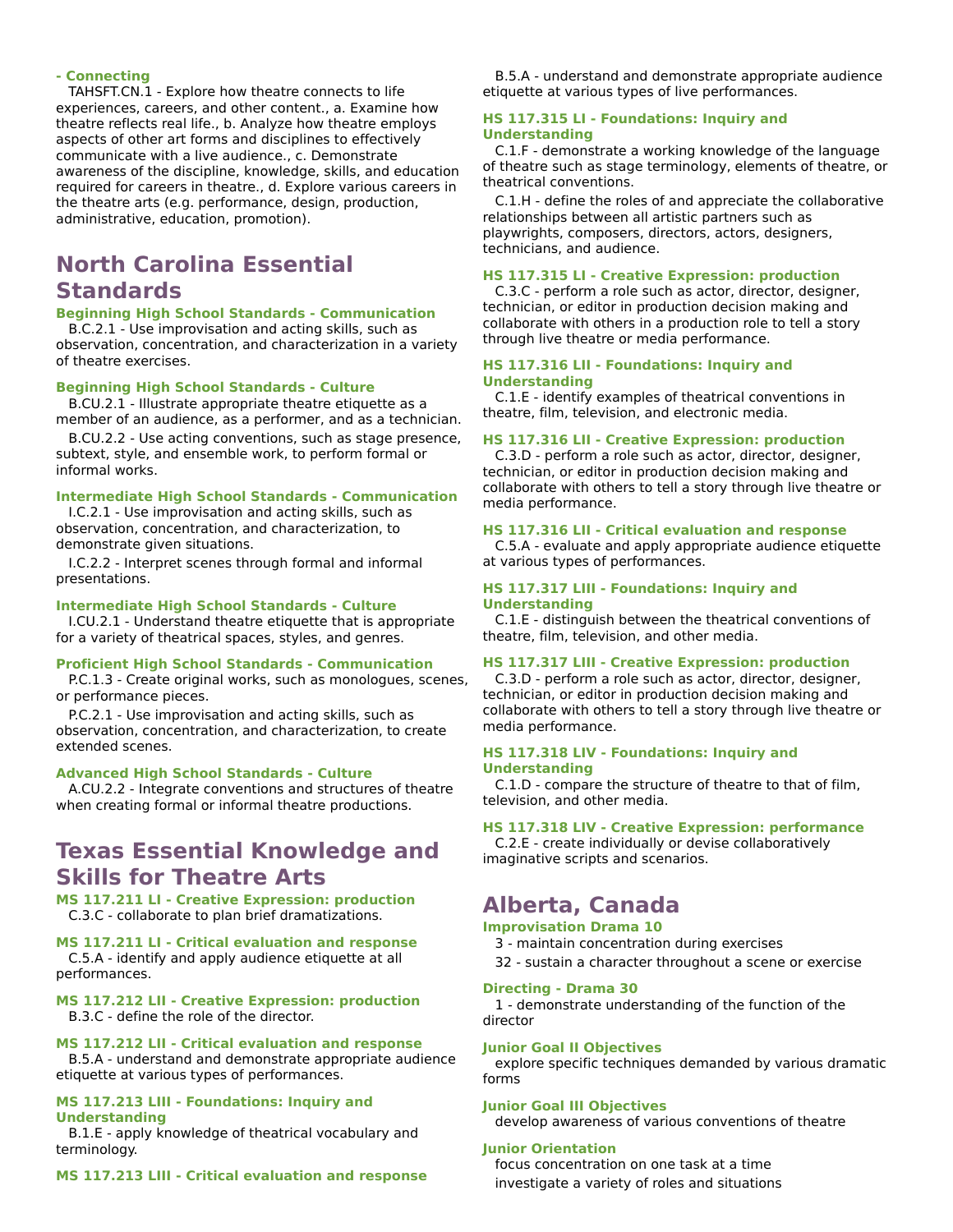listen effectively

recognize the purposes of and participate in warmup activities

share ideas confidently with others

show awareness of story sequence

speak, move, and generate ideas spontaneously

support positivity the work of others

work cooperatively and productively with all members of the class in pairs, small groups and large groups

## **Movement Level I - Beginning**

2 - demonstrate awareness of personal and shared space

## **Improvisation/Acting Level I - Beginning**

1 - use warm-up techniques for preparation of body, voice and mind

12 - make logical choices within the boundaries of situation and character

7 - use stage vocabulary: stage areas, body positions and crosses

8 - demonstrate appropriate rehearsal behaviours and routines

#### **Improvisation/Acting Level II - Intermediate**

17 - select and use language appropriate to a given character and situation

20 - enter and exit in character

21 - sustain a character throughout an exercise or scene

#### **Junior Goal I Objectives**

develop a sense of responsibility and commitment

develop the ability to initiate, organize and present a project within a given set of guidelines

develop the ability to interact effectively and constructively in a group process

develop the willingness to make a decision, act upon it and accept the results

extend the ability to understand, accept and respect otherstheir rights, ideas, abilities and differences

#### **Technical Theatre - Levels I, II, III - Awareness**

1 - recognize the basic terminology associated with the component being studied

2 - demonstrate understanding of the basic functions of the component being studied.

5 - demonstrate understanding of the various conventions of the components being studied

#### **Senior Goal I Objectives**

demonstrate a sense of inquiry and commitment, individually and to the group

demonstrate a sense of responsibility and commitment, individually and to the group

demonstrate the ability to contribute effectively and constructively to the group process

demonstrate the ability to initiate, organize and present a project within a given set of guidelines

develop a sense of inquiry and commitment to learning extend understanding of, acceptance of and empathy for others

increase self-confidence increase self-discipline

## **Orientation Drama 10**

concentrate on the task at hand

demonstrate effective use and management of time demonstrate trust by becoming comfortable with others, physically and emotionally

display consideration and respect for self and others listen to self and others make effective decisions or choices

share ideas confidently

# **British Columbia (2018)**

#### **GRADE 6 - ARTS - Reasoning and reflecting**

Examine relationships between the arts and the wider world Reflect on works of art and creative processes to understand artists' intentions

#### **GRADE 6 - ARTS - Communicating and documenting**

Experience, document and present creative works in a variety of ways

Express, feelings, ideas, and experiences through the arts

#### **GRADE 7 - ARTS - Exploring and creating**

Create artistic works collaboratively and as an individual using ideas inspired by imagination, inquiry, experimentation, and purposeful play

#### **GRADE 7 - ARTS - Reasoning and reflecting**

Research, describe, interpret and evaluate how artists (dancers, actors, musicians, and visual artists) use processes, materials, movements, technologies, tools, techniques, and environments in the arts

#### **GRADE 7 - ARTS - Communicating and documenting**

Experience, document, choreograph, perform, and share creative works in a variety of ways

Take creative risks to express feelings, ideas, and experiences

#### **GRADE 8 - ARTS - Reasoning and reflecting**

Describe, interpret and evaluate how artists (dancers, actors, musicians, and visual artists) use processes, materials, movements, technologies, tools, techniques, and environments to create and communicate ideas

## **GRADE 8 - ARTS - Communicating and documenting**

Experience, document, choreograph, perform, and share creative works in a variety of ways

#### **GRADE 9 - DRAMA - Exploring and creating**

Create dramatic works both collaboratively and as an individual, using ideas inspired by imagination, inquiry, and purposeful play

Take creative risks to experience and express thoughts, emotions, and meaning

#### **GRADE 9 - DRAMA - Reasoning and reflecting** Receive, offer, and apply constructive feedback

**GRADE 10 - DRAMA - Explore and Create** Improvise and take creative risks to express meaning

#### **GRADE 10 - DRAMA - Reason and reflect** Apply feedback to develop and refine ideas

**GRADE 10 - DRAMA - Connect and expand** Demonstrate respect for self, others, and the audience

## **GRADE 11 - DRAMA - Explore and Create**

Improvise and take creative risks using imagination, exploration, and inquiry

#### **GRADE 11 - DRAMA - Reason and reflect**

Receive and apply constructive feedback to develop and refine ideas

#### **GRADE 11 - DRAMA - Connect and expand**

Demonstrate awareness of self, others, and audience